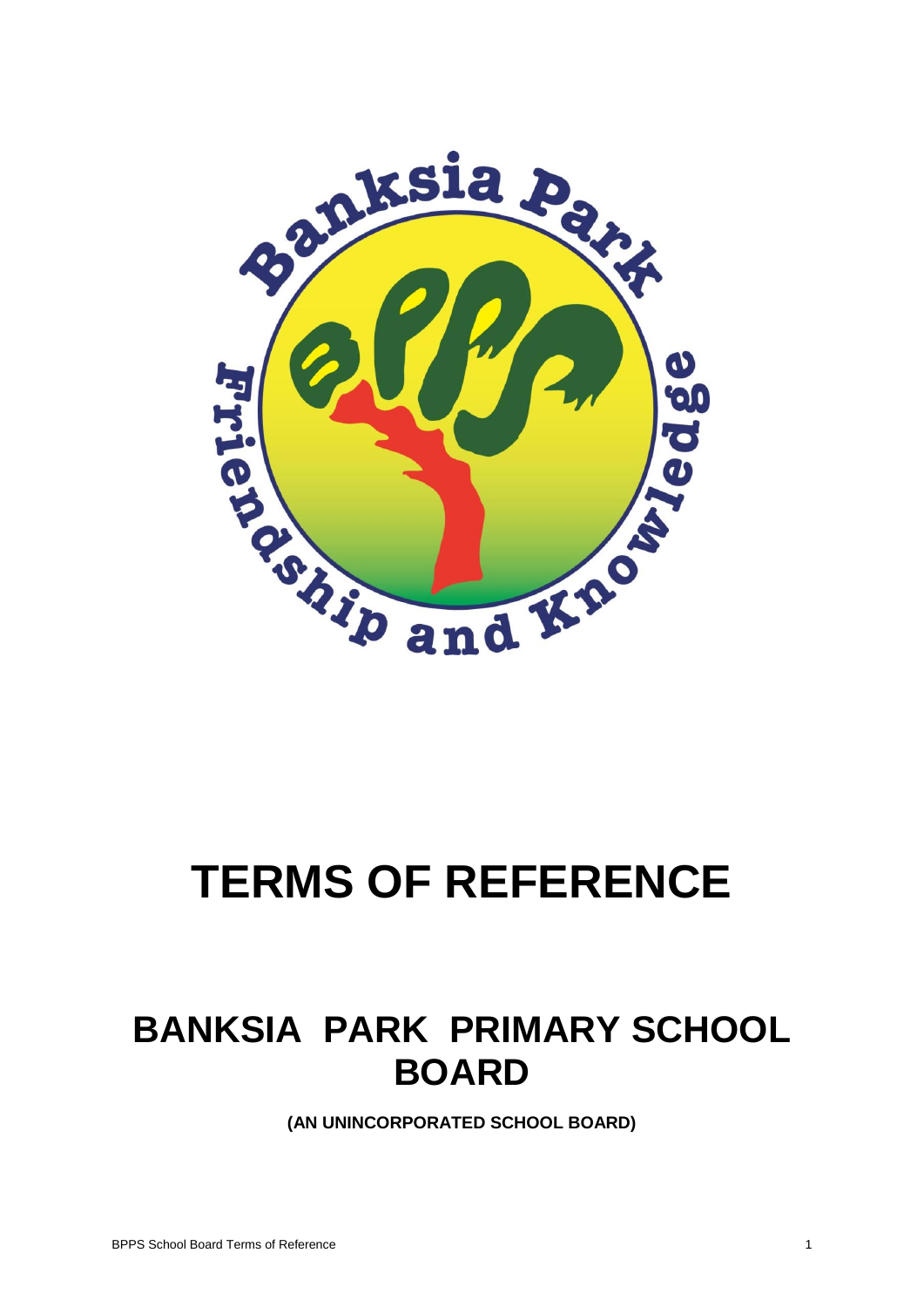## **1 Name of Board**

The name of the Board is the BANKSIA PARK PRIMARY SCHOOL BOARD.

### **2 Purpose of Board**

The Board is formed with the fundamental purpose of enabling parents, staff and members of the community to engage in activities that are in the best interests of students and will enhance the education provided by the school.

### **3 Functions of the Board**

- 3.1 The Board has the following functions. To take part in:
	- a) establishing and reviewing from time to time, the school's objectives, priorities and general policy directions**;**
	- b) the planning of financial arrangements necessary to fund those objectives, priorities and directions**;**
	- c) evaluating the school's performance in achieving them**;** and
	- d) formulating codes of conduct for students at the school.
- 3.2 With the approval of the Director General to take part in the selection of, but not the appointment of, the school principal**.**
- 3.3 To approve:
	- a) of a charge or contribution determined by the principal for the provision of certain materials, services and facilities**;**
	- b) of the costs determined by the principal to be paid for participation in an extra cost optional component of the school's educational program**;**
	- c) of the items determined by the principal to be supplied by a student for the student's personal use in the school's educational program**;** and
	- d) of an agreement or arrangement for advertising or sponsorship in relation to a government school**.**
- 3.4 To determine in consultation with students, their parents and staff a dress code for students when they are attending or representing the school**.**
- 3.5 To provide advice to the principal of the school on:
	- a) a general policy concerning the use in school activities of prayers, songs and material based on religious, spiritual or moral values being used in a school activity as part of religious education**;** and
	- b) allowing time for the special religious education of students in the school, but the total number of hours so allowed in a school year is not to exceed 40**.**
- 3.6 To promote the school in the community**.**

# **4 Limits of Functions**

- 4.1 The Board cannot:
	- a) intervene in the control or management of a school**;**
	- b) intervene in the educational instruction of students **;**
	- c) exercise authority over teaching staff or other persons employed at the school**;**
	- d) intervene in the management or operation of a school fund**.**
- 4.2 The Board is not permitted to borrow money, or obtain funds for the school.
- 4.3 The Director General may give directions in writing to a Board with respect to the performance of its functions, either generally or in relation to a particular matter, and the Board is to give effect to any such direction**.**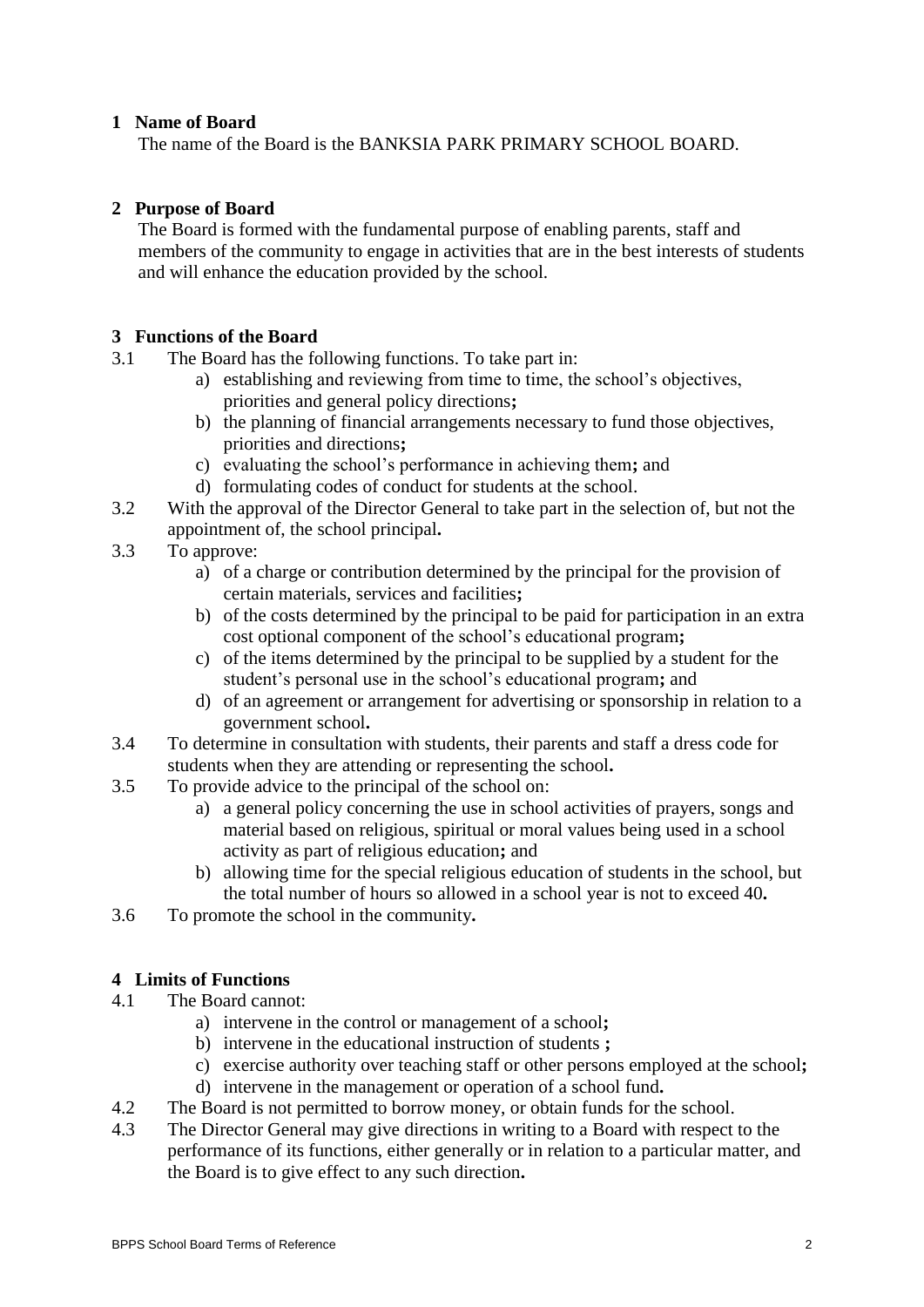# **5 Qualifications for Membership of Board**

- 5.1 Membership of the Board will be drawn from the following categories:
	- a) parents of students at the school;
	- b) staff of the school**;**
	- c) the principal is automatically a member of the Board.
- 5.2 Parents will form the majority of the members of the Board.
- 5.3 Staff who are also parents or community members will only serve on the Board in their capacity as a Department of Education employee. Such a person will only be on the Board in the category of staff membership**.**
- 5.4 The number of members of the Board will be eleven.
- 5.5 The composition of the Board will be:
	- six parents; and
	- $\bullet$  five staff of the school (including the principal).
- 5.6 The Board may co-opt a member of the local community to be a member of the Board for such period, or in relation to such matters, as determined by the Board where that person's experience, skills or qualifications would enable him or her to make a contribution to the Board's functions**.**

### **6 Roles of Office Bearers**

6.1 Chairperson.

The role of the chairperson is to:

- a) chair and convene Board meetings;
- b) provide leadership to the Board;
- c) manage the business of the Board;
- d) declare the result of decisions and motions;
- e) uphold Board decisions;
- f) work in partnership with the Principal;
- g) ensure the Board stays focused on supporting the school to achieve the best outcomes for students;
- h) resolve disputes as required;
- i) facilitate mediation meetings as required and
- j) represent the school in the community and formal functions.
- 6.2 Secretary

The role of the secretary is to:

- a) ensure that full and correct minutes of the meetings and proceedings of the Board are kept and are signed off by the chairperson after every meeting;
- b) keep a list of nominees of members of the community that may be coopted to the Board**;** and
- c) keep and maintain this Terms of Reference and have copies of this Terms of Reference available to all members.

#### **7 Elections and appointment of members**

- 7.1 Members of the Board are appointed for a term not exceeding three years**.**
- 7.2 Members may be reappointed for a further term once or more than once**.**
- 7.3 The Parents and Citizens' Association may nominate one of its members to be considered for membership of the Board in the membership category of parents**.**
- 7.4 Any member appointed or elected to a casual vacancy on the Board will hold office for the residual period of the predecessor's term of office**.**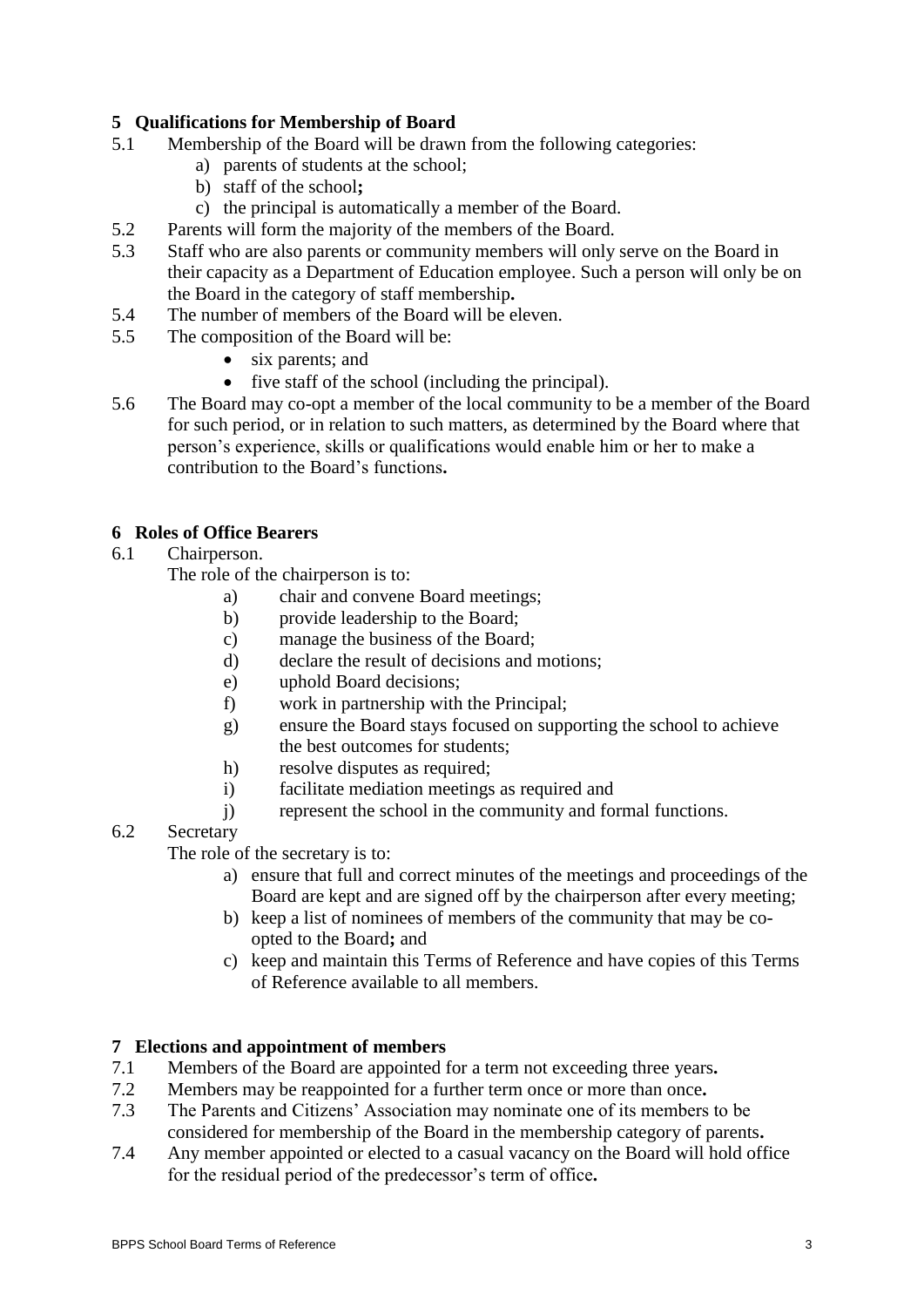- 7.5 The principal of the school will invite nominations from all persons in each category to fill vacancies in the Board membership**.**
- 7.6 If there are more nominees than places available on the Board the principal will conduct an election to appoint parents and staff**.**
- 7.7 Parent members are to be elected from and by parents of Banksia Park PS.
- 7.8 Staff members are to be elected from and by the staff of Banksia Park PS.
- 7.9 There will not be an election to appoint co-opted members. The Board will appoint a person having such skills, experience, or qualifications as would enable the person to make a contribution to the Board's functions for a specified time period.
- 7.10 A person will not vote in respect of more than one category of membership.
- 7.11 Voting in Board elections will be conducted in written form.
- 7.12 The school principal is responsible for the proper conduct of all elections.
- 7.13 A person who wishes to nominate to serve on the Board will notify the school principal in writing by the due date in order to be considered. The principal will keep a record of nominations received.
- 7.14 Any person who nominates to serve on the Board agrees to abide by the Code of Conduct.
- 7.15 The chairperson and secretary are elected by and from the Board's membership on an annual basis. There will also be an election of deputy chairperson and deputy secretary to fill the role should there be an absence from a meeting.

#### **8 Board meetings and proceedings**

- 8.1 The Board must meet together to undertake Board functions for not less than four meetings in each year. This would typically be at least one meeting per term.
- 8.2 An ordinary meeting means a meeting held by determination of the Board
- 8.3 Ordinary Board meetings will be held at 3:30pm on a Wednesday afternoon at Banksia Park Primary School for a maximum of one and a half hours duration.
- 8.4 An annual public meeting will be:
	- a) held once in every calendar year that is open to the public**.**; and
	- b) an annual report will be presented at the meeting to advise the school community of the performance of the Board in relation to its functions**.**
- 8.5 A special meeting:
	- a) is a meeting called for by families of students at the school for a particular purpose**;**
	- b) will be held by determination of the Board**;**
	- c) will be called for by:
		- i. at least 30 families of students at the school; and
		- ii. a formal notice to the chairperson, which will state the purpose for which the special meeting concerned is required; and be signed by the families who called for the special meeting.
- 8.6 The chairperson is not to convene a special meeting if the purposes of the proposed meeting are not relevant to the Board's functions**.**
- 8.7 A special meeting is to deal only with matters relevant to the purposes set out in the notice received by the chairperson**.**
- 8.8 Subject to this Terms of Reference, the Board will determine its own procedures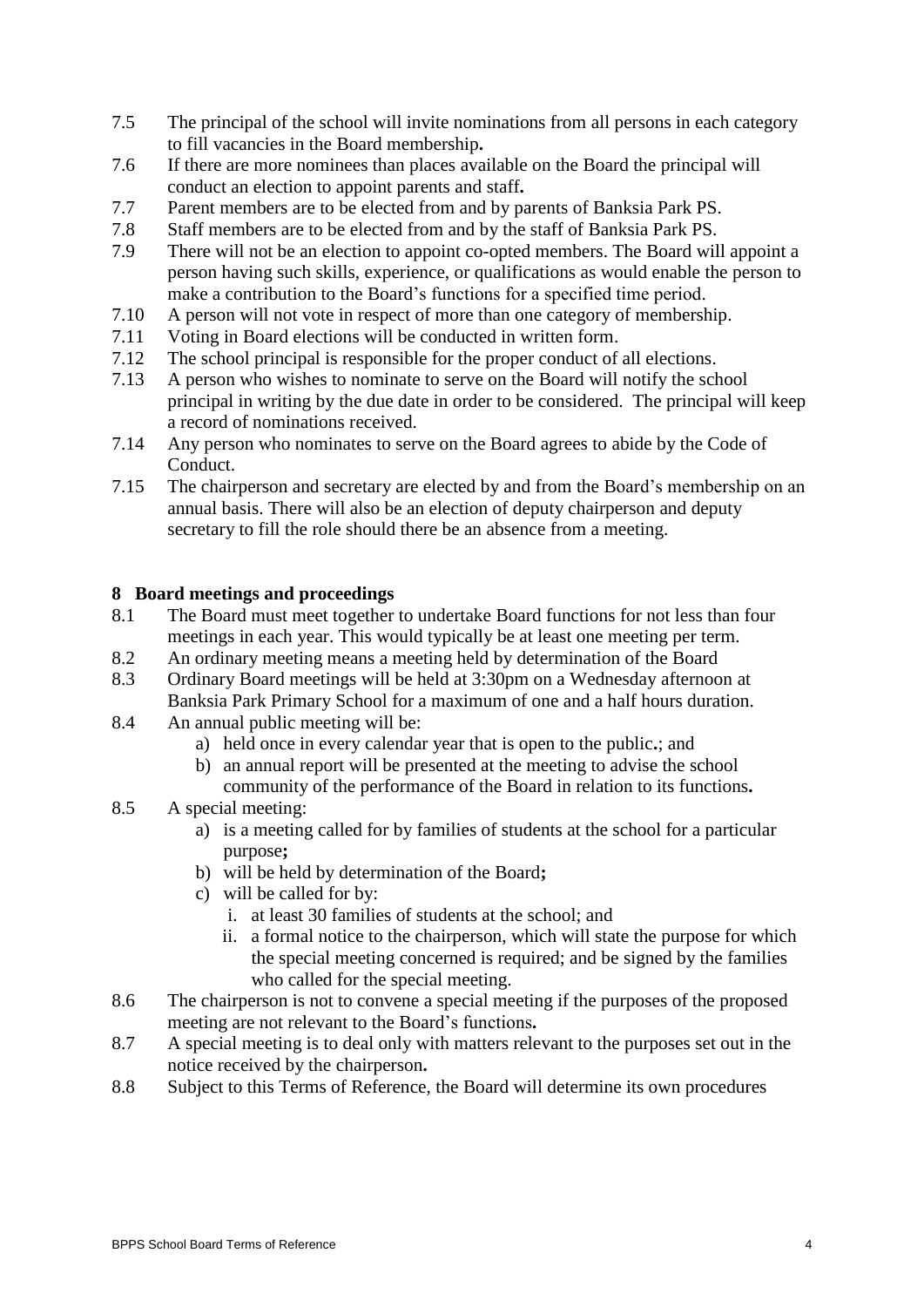## **9 Quorum at Board meetings**

- 9.1 At a meeting 50 per cent of members present in person at a Board meeting constitute a quorum.
- 9.2 If within 30 minutes after the time specified for the holding of a meeting of which formal notice has been given:
	- a) a quorum is not present, the meeting lapses and will be rescheduled; or
	- b) otherwise than as a result of a request, notice or action, the meeting stands adjourned until such time as the Board agrees to reconvene the meeting.
- 9.3 If within 30 minutes of the time for the resumption of adjourned meeting a quorum is not present, the members who are present in person may nevertheless proceed with the business of the meeting as if a quorum were present.

### **10 Motions at Board meetings**

10.1 A motion may be moved by a member with full voting rights, and voted on by a member with full voting rights, at an ordinary meeting, special meeting, or annual public meeting.

#### **11 Resolutions at Board meetings**

- 11.1 Each Board member is entitled to one vote only**.**
- 11.2 A co-opted Board member is not entitled to a vote**.**
- 11.3 Procedures for counting of votes will be by show of hands.
- 11.4 Voting on issues will be recorded in the minutes.
- 11.5 A decision of the Board will not take effect unless it has been made by an absolute majority**.**
- 11.6 An absolute majority, in relation to a Board for a school, means a majority comprising enough of the current members of the Board for their number to be more than 50 per cent of the number (whether vacant or not) of members of the Board
- 11.7 A motion which is passed will be declared by the Chairperson as a resolution.

# **12 Closing an ordinary Board meeting to the public**

- 12.1 Meetings of the Board are generally to be open to the public.
- 12.2 The Board will not close to members of the public an annual public meeting or special meeting**.**
- 12.3 The Board may decide to close an ordinary meeting or part of an ordinary meeting if it deals with any of the following:
	- a) a matter affecting a person who is employed at the school**;**
	- b) the personal affairs of any person**;**
	- c) a contract entered into, or which may be entered into, by the Board and which relates to a matter to be discussed at the meeting**;**
	- d) legal advice obtained, or which may be obtained, by the Board and which relates to a matter to be discussed at the meeting**;**
	- e) a matter that if disclosed, would reveal:
		- i. information that has a commercial value to a person and that is held by, or is about, a person other than the Board**;** or
		- ii. information about the business, professional, commercial or financial affairs of a person and that is held by, or is about, a person other than the Board**;** and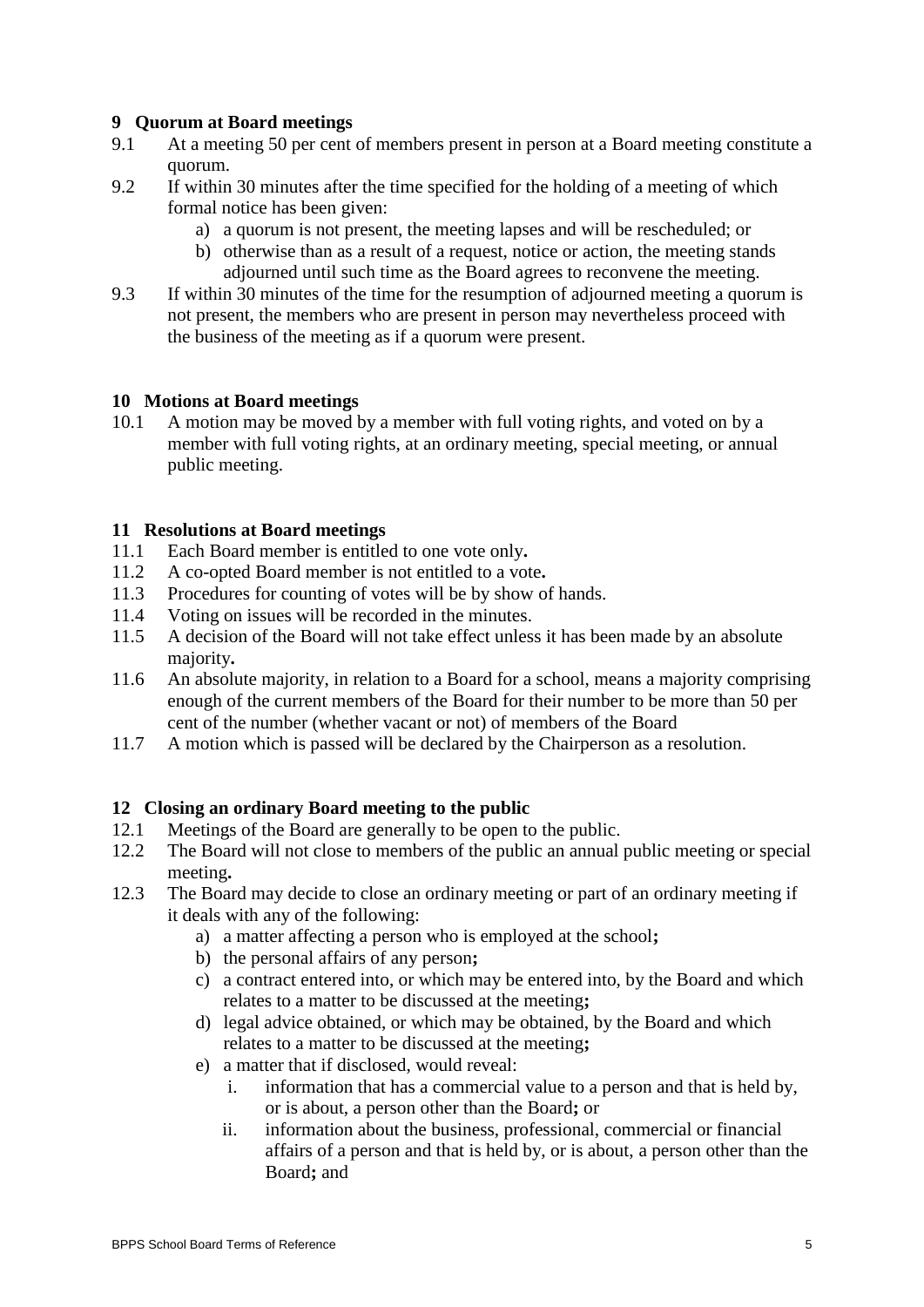- f) information which is the subject of a direction given.
- 12.4 A decision to close an ordinary meeting or part of an ordinary meeting and the reason for the decision are to be recorded in the minutes of the meeting**.**

# **13 Disputes and Mediation**

- 13.1 The grievance procedure set out in this rule applies to disputes under these rules between:
	- a) a Board member and another member;
	- b) a Board member and the principal of the school;
	- c) a Board member and the chairperson; or
	- d) a Board member and co-opted members.
- 13.2 The parties to the dispute should meet and discuss the matter in dispute, and, if possible, resolve the dispute within 14 days after the dispute comes to the attention of all parties.
- 13.3 If the parties are unable to resolve the dispute at the meeting, a meeting may be held in the presence of a mediator.
- 13.4 The mediator will be
	- a) a person chosen by agreement between the parties; or
	- b) in the absence of agreement
		- i. in the case of a dispute between a member and another member, a person appointed by the chairperson of the Board;
		- ii. in the case of a dispute between a member or relevant non-member and the Board, a person who is a mediator appointed to, or employed with, a not for profit organisation.
- 13.5 A member of the Board can be a mediator.
- 13.6 The mediator cannot be a member who is a party to the dispute.
- 13.7 The mediator, in conducting the mediation, will
	- a) give the parties to the mediation process every opportunity to be heard;
	- b) allow due consideration by all parties of any written statement submitted by any party; and
	- c) ensure that natural justice is accorded to the parties to the dispute throughout the mediation process.
- 13.8 The mediator will not determine the dispute.
- 13.9 The mediation will be confidential and without prejudice.
- 13.10 If the mediation process does not result in the dispute being resolved, the parties may seek advice from the Regional Executive Director.

#### **14 Cessation or termination of membership of the Board**

- 14.1 The office of a member of the Board may become a casual vacancy if the member:
	- a) becomes ineligible to hold office as a member**;**
	- b) resigns by written notice delivered to the Board**;** or
	- c) is removed from office by the Director General**.**
- 14.2 The Board may remove a person as a member of the Board on the grounds that the person:
	- a) has neglected his or her duty as a member**;**
	- b) has misbehaved or is incompetent**;**
	- c) is suffering from mental or physical incapacity, other than temporary illness, impairing the performance of his or her function as a member**;** or